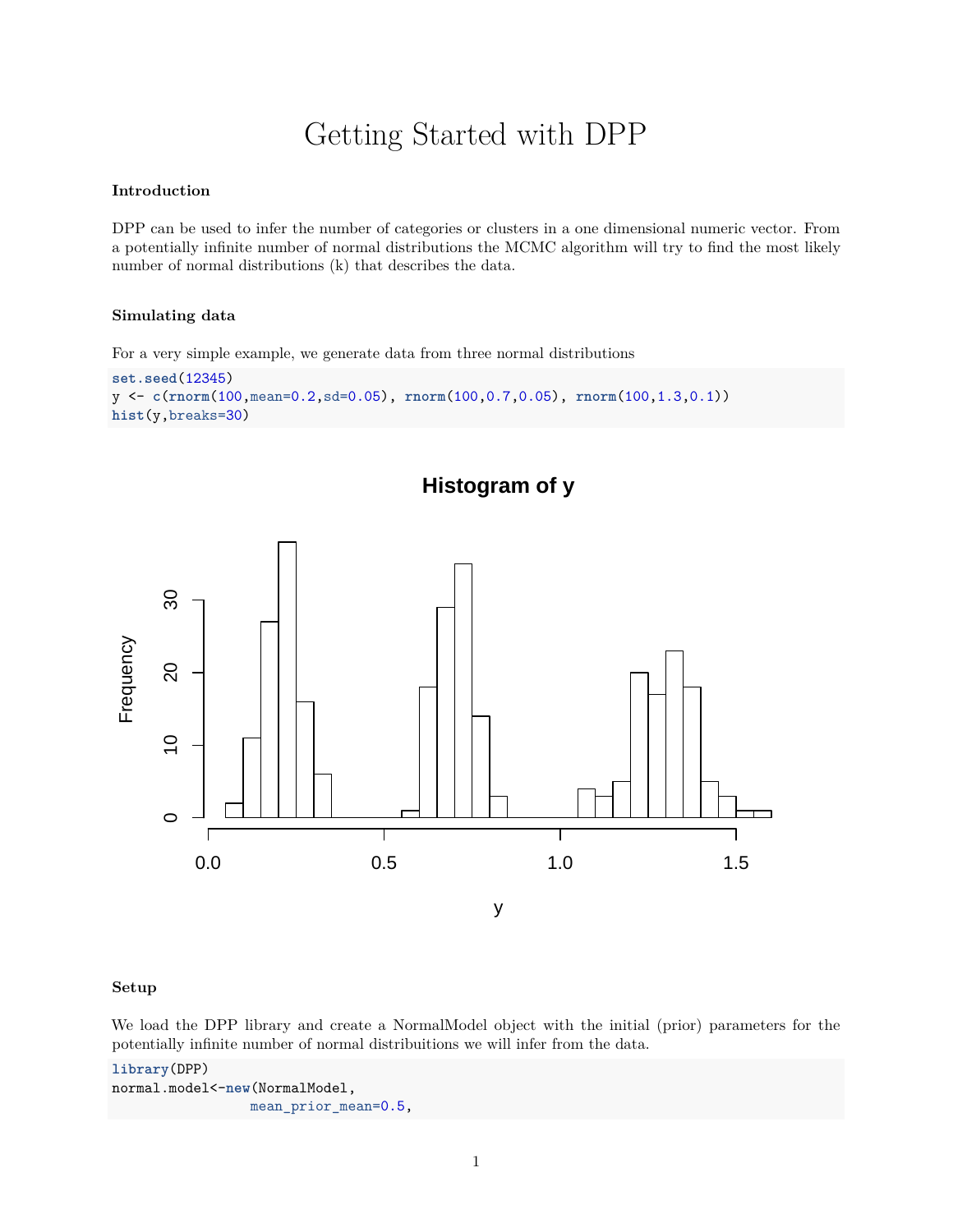```
mean_prior_sd=0.1,
sd_prior_shape=3,
sd prior rate=20,
estimate_concentration_parameter=TRUE,
concentration_parameter_alpha=10,
proposal_disturbance_sd=0.1)
```
#### **Creating a dppMCMC\_C object and running the MCMC**

We setup some additional mcmc parameters and instantiate an object of the class dppMCMC\_C. Note that we are passing the previously created NormalModel object as a paramter.

```
my_dpp_analysis <- dppMCMC_C(data=y,
                             output = "output_prefix_",
                             model=normal.model,
                             num_auxiliary_tables=4,
                             expected_k=1.5,
                             power=1)
#this might take a few minutes
my_dpp_analysis$run(generations=1000,auto_stop=TRUE,max_gen = 10000,min_ess = 500)
```
### **Results**

#### **The inferred number of categories/clusters/distributions**

To infer of the number of categories we look at the actual posterior distribution of the parameter k or its MCMC trace .

A histogram of the trace

```
catTrace<-my_dpp_analysis$getNumCategoryTrace(0.25) # we discard the first 25% results
length(catTrace)
```
## [1] 1411 **hist**(catTrace)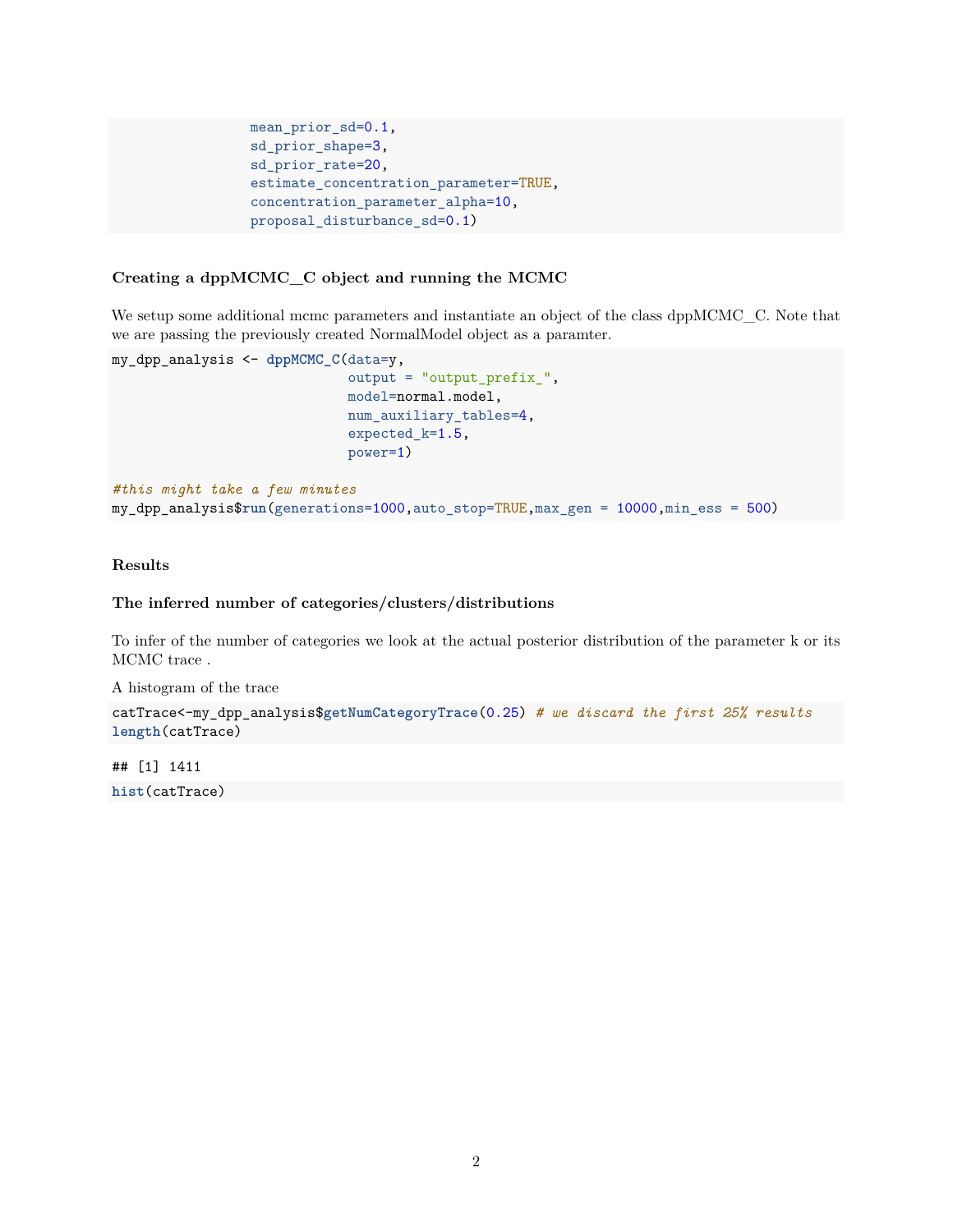## **Histogram of catTrace**



Plotting the inferred normal distributions

```
hist(y,breaks=30,prob=TRUE)
params<-my_dpp_analysis$dpp_mcmc_object$getParamVector()
for(j in 1:topNumCat) {
    curve(dnorm(x,
                mean=params[[1]][j],
                sd=params[[2]][j]),
                from =-10,
                to=10,
                col=1+j,add=TRUE,
                n=20001)
}
```